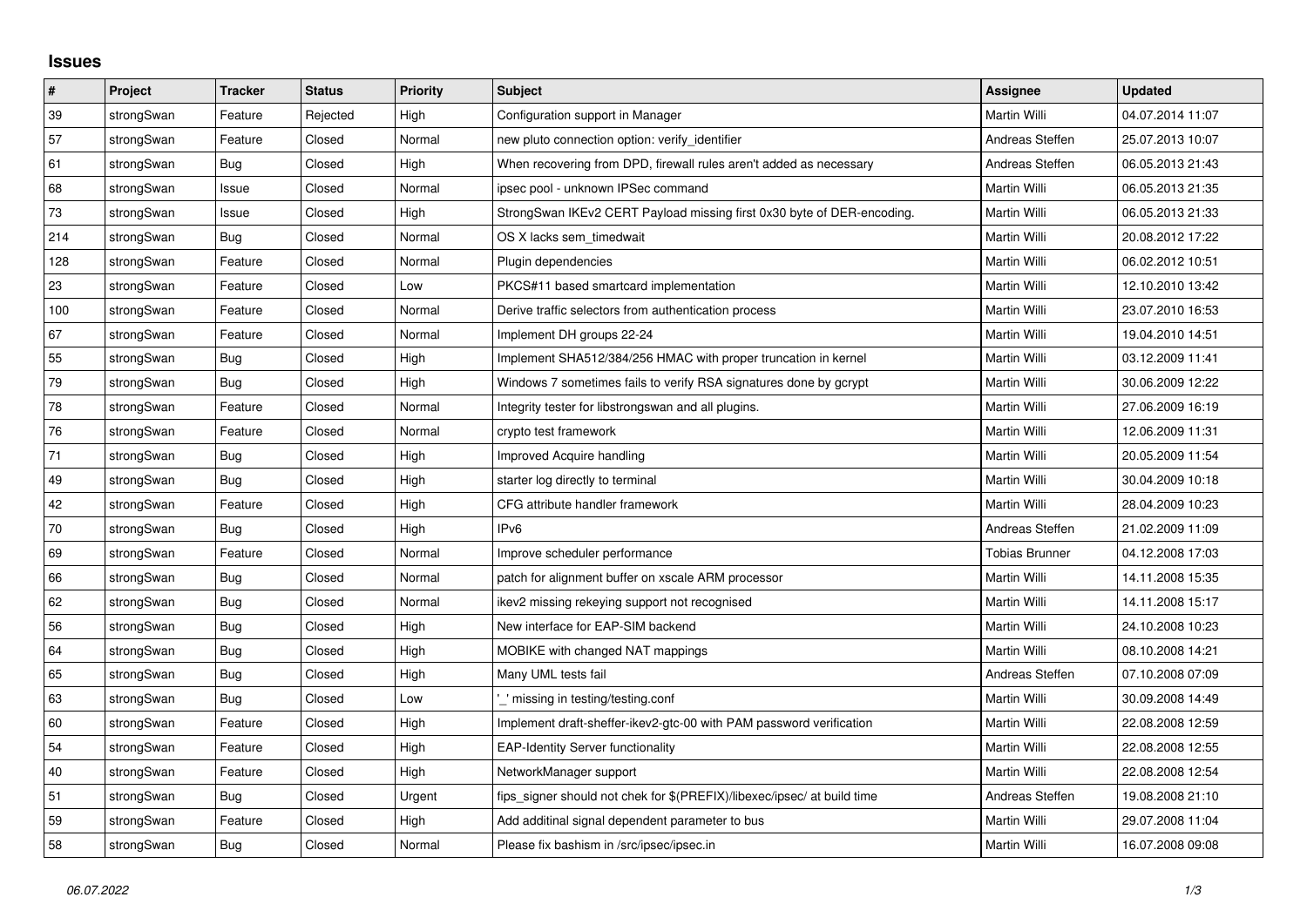| #              | Project    | <b>Tracker</b> | <b>Status</b> | <b>Priority</b> | <b>Subject</b>                                               | <b>Assignee</b>       | <b>Updated</b>   |
|----------------|------------|----------------|---------------|-----------------|--------------------------------------------------------------|-----------------------|------------------|
| 52             | strongSwan | <b>Bug</b>     | Closed        | High            | Migrate ESP sequence number in update_sa                     | <b>Tobias Brunner</b> | 25.06.2008 08:40 |
| 53             | strongSwan | Bug            | Closed        | Normal          | Printf handler for proposal_t                                | Martin Willi          | 12.06.2008 14:23 |
| 46             | strongSwan | Feature        | Closed        | High            | DNS resolving for hosts in ike_cfg                           | Martin Willi          | 09.06.2008 09:34 |
| 25             | strongSwan | Feature        | Closed        | High            | alternative crypto implementation                            | Martin Willi          | 31.05.2008 09:49 |
| 50             | strongSwan | Bug            | Closed        | High            | plutostderrlog option missing                                | Martin Willi          | 11.05.2008 10:10 |
| 37             | strongSwan | Feature        | Closed        | High            | Hash and URL support for IKEv2                               | <b>Tobias Brunner</b> | 18.04.2008 13:38 |
| 48             | strongSwan | Feature        | Closed        | High            | Parallel trustchain verification                             | Martin Willi          | 16.04.2008 11:33 |
| 47             | strongSwan | Feature        | Closed        | High            | <b>RNG API</b>                                               | Martin Willi          | 16.04.2008 11:27 |
| 41             | strongSwan | Feature        | Closed        | High            | CFG attribute provider framework                             | Martin Willi          | 16.04.2008 11:24 |
| 44             | strongSwan | Bug            | Closed        | Normal          | multiple copies of ca certificate in cache                   |                       | 07.04.2008 10:51 |
| 43             | strongSwan | Bug            | Closed        | High            | missing certificate_identity in SQL database causes segfault | Martin Willi          | 07.04.2008 10:08 |
| 45             | strongSwan | <b>Bug</b>     | Closed        | High            | Failure to open SQLite database crashes charon               | Martin Willi          | 07.04.2008 09:16 |
| 36             | strongSwan | Bug            | Closed        | High            | strongswan-4.2.0 does not compile with uclibc                | Martin Willi          | 04.04.2008 13:51 |
| $\overline{7}$ | strongSwan | Feature        | Closed        | High            | Relational database configurations/credentials               | Martin Willi          | 02.04.2008 16:30 |
| 30             | strongSwan | Feature        | Closed        | High            | Certificate caching                                          | Martin Willi          | 02.04.2008 14:50 |
| 35             | strongSwan | Bug            | Closed        | High            | ikev2/ocsp-no-signer-cert scenario segfaults                 | Martin Willi          | 02.04.2008 09:45 |
| 34             | strongSwan | Bug            | Closed        | High            | ikev2/multi-level-ca-loop segfaults                          | Martin Willi          | 31.03.2008 09:19 |
| 26             | strongSwan | Bug            | Closed        | High            | Port all tools to new crypto/credential APIs                 | Martin Willi          | 21.03.2008 18:04 |
| 33             | strongSwan | Bug            | Closed        | High            | ikev2/crl-revoked scenario broken                            | Martin Willi          | 19.03.2008 19:02 |
| 31             | strongSwan | Bug            | Closed        | High            | ikev2/rw-eap-aka-rsa scenario fails                          | Martin Willi          | 19.03.2008 15:25 |
| 32             | strongSwan | Bug            | Closed        | High            | ikev2/rw-no-idr scenario fails                               | Martin Willi          | 19.03.2008 11:13 |
| 22             | strongSwan | Feature        | Closed        | High            | OCSP support                                                 | Martin Willi          | 10.03.2008 18:41 |
| 21             | strongSwan | Feature        | Closed        | High            | CRL support                                                  | Martin Willi          | 10.03.2008 18:40 |
| 24             | strongSwan | Feature        | Closed        | High            | Update doxygen documentation                                 | Martin Willi          | 22.02.2008 16:07 |
| 28             | strongSwan | Bug            | Closed        | Low             | 'make install' fails if 'sysconfdir' does not exist.         | Andreas Steffen       | 22.02.2008 15:54 |
| 29             | strongSwan | Bug            | Closed        | Low             | 'make install' fails if 'sysconfdir' does not exist.         | Andreas Steffen       | 22.02.2008 15:53 |
| 27             | strongSwan | Feature        | Closed        | High            | Create a database API                                        | Martin Willi          | 19.02.2008 15:16 |
| 20             | strongSwan | Feature        | Closed        | High            | Pluggable fetcher plugins                                    | Martin Willi          | 18.02.2008 09:58 |
| 16             | strongSwan | Feature        | Closed        | High            | Generic plugin architecture                                  | Martin Willi          | 15.02.2008 09:37 |
| 13             | strongSwan | Feature        | Closed        | High            | Implement a modular credential framework                     | Martin Willi          | 15.02.2008 09:36 |
| 17             | strongSwan | Feature        | Closed        | High            | Pluggable crypto modules                                     | Martin Willi          | 15.02.2008 09:36 |
| 19             | strongSwan | Feature        | Closed        | High            | Include EAP-MD5 into trunk                                   | Martin Willi          | 13.12.2007 09:48 |
| 18             | strongSwan | Feature        | Closed        | High            | Merge EAP-AKA module into trunk                              | Martin Willi          | 13.12.2007 09:47 |